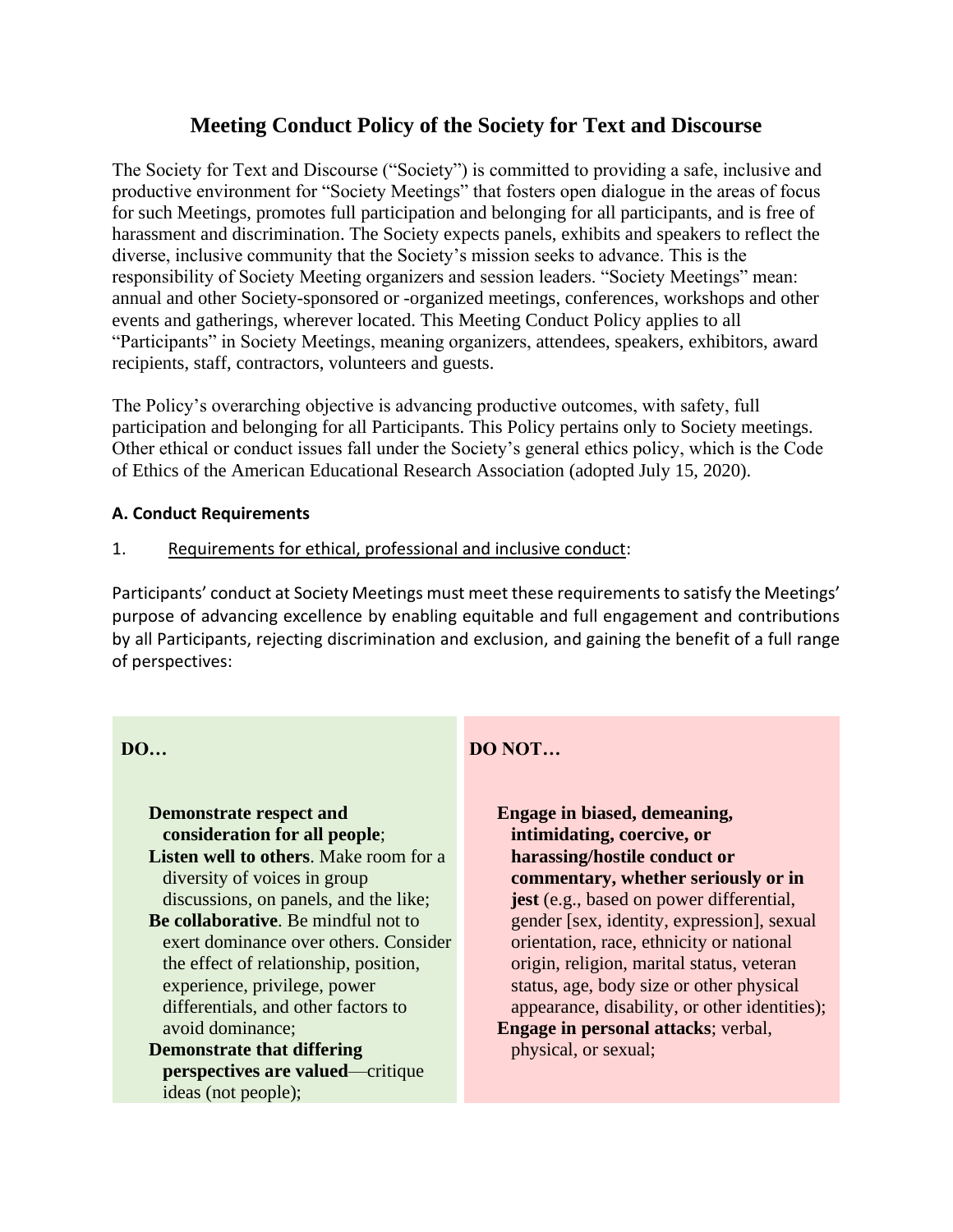- **Demonstrate welcome for a diversity of individuals and their identities** pay attention to whether individuals of many identities are included on panels, leading sessions, being called on when they raise their hands, and having their points considered;
- **Report conduct concerns to a Meeting official** so that concerns can be addressed responsibly and in a timely manner.
- **Respect confidentiality of the identities of any individuals involved in a conduct concern** while it is being reviewed and addressed;
- **Answer questions about conduct concerns in a forthright and complete manner**;
- **If any leader or facilitator of an activity/session, any official of the venue, or any Society official directs a Participant to stop a behavior or comment, immediately comply**. Directions are made to implement this Policy or the venue's policies. After Participants comply, they may raise any questions or concerns to a Meeting Official or Safe Meeting Ally;

**Retaliate against or disadvantage anyone for reporting a conduct concern or assisting in its resolution;**

**Engage in threats of any kind**;

- **Bring weapons to any meeting venue:**  Unless the law of the Meeting locale requires otherwise, firearms, knives and other weapons are not allowed at Society Meetings;
- **Invade the personal privacy of individuals**. Do not view, photograph, audio- or visual- record, or distribute photographs or recordings of, individuals (in any medium), at times or in places where people can reasonably expect privacy (e.g., bathrooms, breastfeeding rooms, etc.);

#### **Additional Conduct Requirements:**

**Note About Differences of Opinion and Offense**. To achieve the purposes of a Society Meeting in the limited time provided, with the intended benefit of contributions made by all Participants, discussions should be focused on the Meeting topic at hand and all Participants must be able and welcome to equitably and effectively participate. It is not a violation of the Society Meetings' Conduct Policy to express an opinion, raise research or describe an experience ("articulation") that is at odds with the opinions of or is offensive to others—if the articulation is part of an on-point discussion of the Society Meeting topic at hand and is offered in a manner that does not interfere with others' reasonable ability and welcome to participate fully. That means expressing differing positions on a topic at a Meeting with respect and consideration for all. That means making the articulation in a manner that is demonstrably mindful of minimizing, as reasonably possible, its potential adverse effect on others' ability to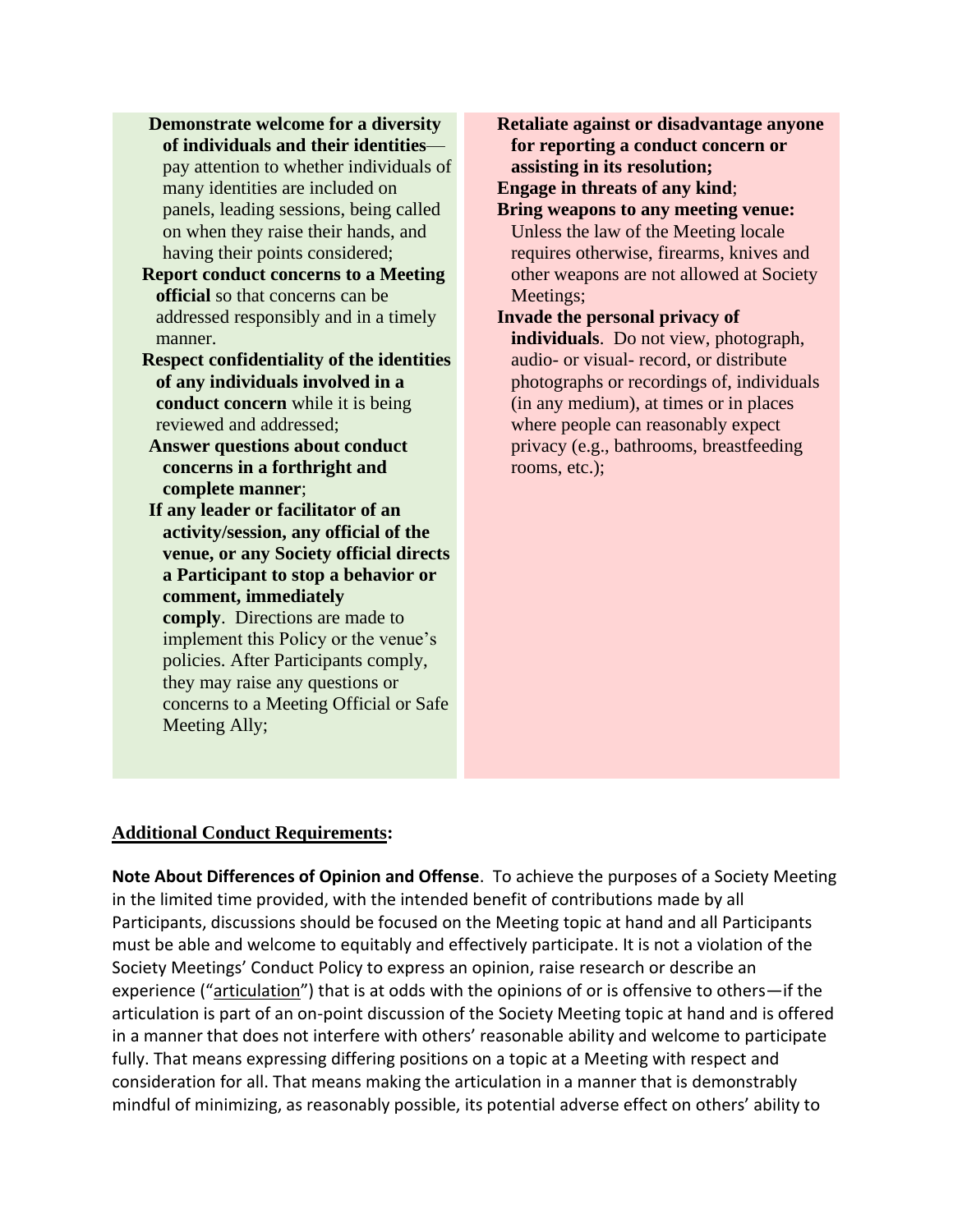participate. It also means not making an articulation that is reasonably expected to cause offense gratuitously (unrelated to the Society Meeting topic at hand or unnecessary for the work on that topic). It means not directing the articulation as a personal attack or put-down of an individual, and not dominating the discussion with one articulation. It further means demonstrating consideration for anyone who appears to be in distress by promptly stopping the cause and demonstrating caring, while pursuing a way to still share pertinent information with assistance from the session facilitator or another Society official.

**Personal space**: Be aware of and do not enter others' personal space, without **explicit**  invitation/consent. However, the warmth of friendship shared between individuals with an understanding of mutuality and consent (e.g., a hug hello between old friends) is appropriate, so long as those involved have every reasonable belief that it is reciprocal.

Seeking explicit consent can be as simple as saying, "It's **so** good to see you; is a hug okay? — Fine if it's not," and then waiting for the other person to hug you or to say "yes" with happy affect and without hesitancy (no uncomfortable pause, frown, down-turned eyes, fidgeting). When in doubt, assume the absence of consent. Getting beyond awkwardness when explicit consent is requested but the response is doubtful or even is a "no" can be as easy as saying, "It really **is** good to see you—I'm a hugger and have to keep myself in check—thanks for helping me do that!" and then going on to other topics.

Be aware that a significant power differential between individuals is a good reason for the more powerful individual to be particularly respectful of the need to avoid coercion and assumed consent.

Explicit consent is appropriate when individuals are first meeting or when colleagues are not also friends (i.e., more than just professional colleagues)**.**

**Photos / recordings / social media**: A reasonable expectation of privacy should be considered when making recordings or taking pictures, and in decisions about what to share on social media. Do not record or photograph people in settings in which privacy can be expected. Do not photograph items that are not related to the mission of the conference such as personal items of conference attendees without permission. When photographing or recording people, consider whether there is a reasonable expectation of being photographed or recorded. For example, a photo of a keynote speaker at a lectern giving an address is reasonable (and consented to upon registration), but a photo of a person by themself in a hallway is not. If there is a question about consent, then seek permission from the subject.

### 2. When the Policy applies:

This Policy applies to all Participants at a Society Meeting. It also applies to activities and at locales that are associated with a Society Meeting. "Associated with" means, e.g.:

- in transit to and from a Society Meeting,
- at the Society Meeting site, and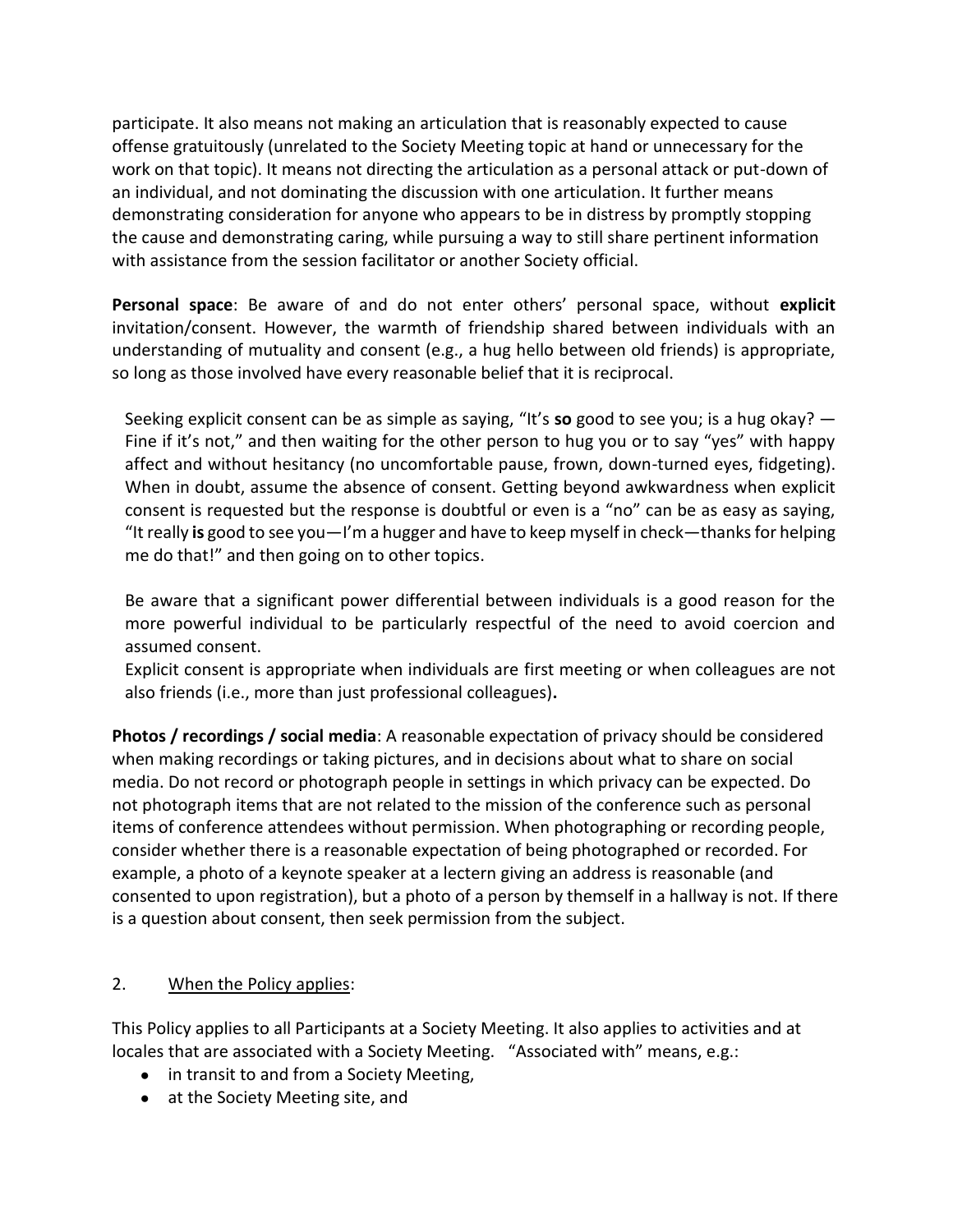● in activities at other sites, whether or not the activities or sites are part of an official Society or Society Meeting activity, in the general time frame of a Society Meeting, if any Participant is affected.

#### 3. Registration **Registration Registration Registration Registration Registration**

Participants are required to complete a registration form to attend a Society Meeting. Registration constitutes consent to audio and visual recording (and use and alteration of the recording) by the Society (or those it authorizes) at a Society Meeting for non-commercial purposes aligned with the Society's mission. Participants need to indicate they have read and agree to the policy.

4. What to do if you have a conduct concern within the reach of this Society Meetings Conduct Policy:

- **Call Emergency Response Number (e.g, 911, 999, 112) if an immediate and serious public safety concern exists or is threatened.**
- **Act if there is a conduct concern**. The following is a list of meeting officials/committees and their duties at the conference. Any official can be contacted by a person in distress. The selection, training, and authority of these positions are described in the Appendix to this Conduct Policy.
	- **"Safe Meeting Allies":** Volunteers trained to intervene, when it is safe for them to do so, to help try to prevent conduct concerns from arising and stop conduct concerns at their inception from escalating. They call for help when it is not safe for them to intervene. Safe Meeting Allies are not authorized to investigate or resolve a conduct concern. Safe Meeting Allies do not substitute for Participants' own efforts to stay safe at Society Meetings, but they volunteer to help support Participants' efforts. Safe Meeting Allies also can provide information about how to seek further action to address a conduct concern if one does arise. They can help to connect an individual most directly involved to a member of the Representation, Advocacy, and Outreach Committee, who is authorized to take initial steps in response to a conduct concern. Safe meeting allies can be identified by a badge they wear throughout the duration of the meeting. Safe Meeting Allies are not current members of the Society Governing Board.
	- **"Representation, Advocacy, and Outreach Committee"**: This is a standing committee made up of current members of the Governing Board. The Committee plays the role of fact finding when an incident is reported. The chair of the Committee will be introduced at the opening ceremony of the annual meeting and will be identified as a person to contact with any questions or concerns.
	- **"Ethics Review Committee"**: The current members of the Society's Governing Board (not including the Representation, Advocacy, and Outreach Committee members) make up the Ethics Review Committee. The Ethics Review Committee reviews evidence gathered by the Representation, Advocacy, and Outreach Committee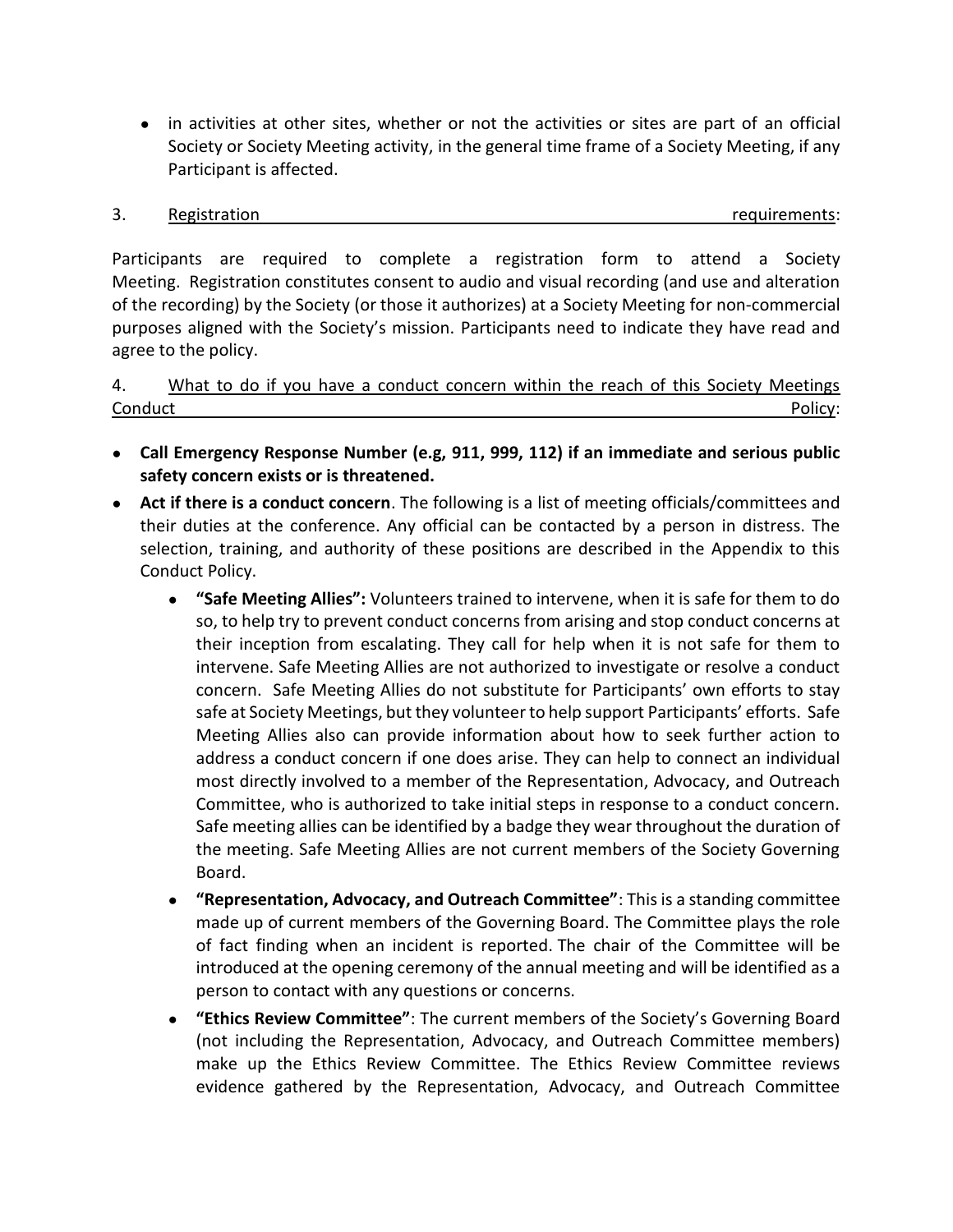pertaining to a case and makes a decision. A minimum of three Ethics Review Committee members must be present in order to decide an action related to an incident.

- **Confidential action.** If an individual most directly involved asks the Representation, Advocacy, and Outreach Committee to maintain confidentiality of that person's identity, reasonable steps will be taken to do so. However, the Society may not maintain confidentiality if, in its judgment and discretion, safety or law requires otherwise.
	- **All Society Meeting Participants are required to respect confidentiality of the identities of any individuals involved in a conduct concern while it is being reviewed and addressed.** Failure to do so is a violation of this Meetings Conduct Policy.
	- An "individual most directly involved" means the Participant who raises a conduct concern, any witness, the identified Target, or the accused Participant.
	- If an accused Participant is determined to have violated this Meetings Conduct Policy, the Society may make that disclosure, at the Society's discretion.
	- Limited disclosure of the identity of individuals most directly involved may be needed for the Society to carry out various options to resolve a conduct concern.
	- Before raising a specific conduct concern, a Participant may ask a member of the Representation, Advocacy, and Outreach Committee up front about the options for resolution of certain types of conduct concerns and the disclosures that may be necessary to pursue them, if that is a worry.

### **B. Process and Consequences**

- 1. Process to Address Conduct Concerns During a Society Meeting:
- **Conduct concerns should be reported to a member of the Representation, Advocacy, and Outreach Committee or via an online portal through the Society for Text and Discourse website: [***url***].** The Society intends to monitor reports made online regularly throughout a Society Meeting. However, it is important to connect with a member of the Representation, Advocacy, and Outreach Committee if you do not receive a prompt response to an on-line report to ensure a timely response.
- Reports can be filed anonymously. However, the person filing the report should note that anonymity may limit the extent to which the Society can investigate and/or respond to the concern.
- **Initial fact-finding.** When a conduct concern is raised to the Representation, Advocacy, and Outreach Committee or reported via the website, a Committee member will identify and speak to the individuals most directly involved (if possible, with information provided). The Committee member(s) will assess the situation in an area that may be on the site of, but is separate from, the main Society Meeting activities. The Committee member(s) will determine if the situation is one that can (and should) be diffused by discussion with the individuals most directly involved ("simple resolution"), or whether the facts present a possibility that a person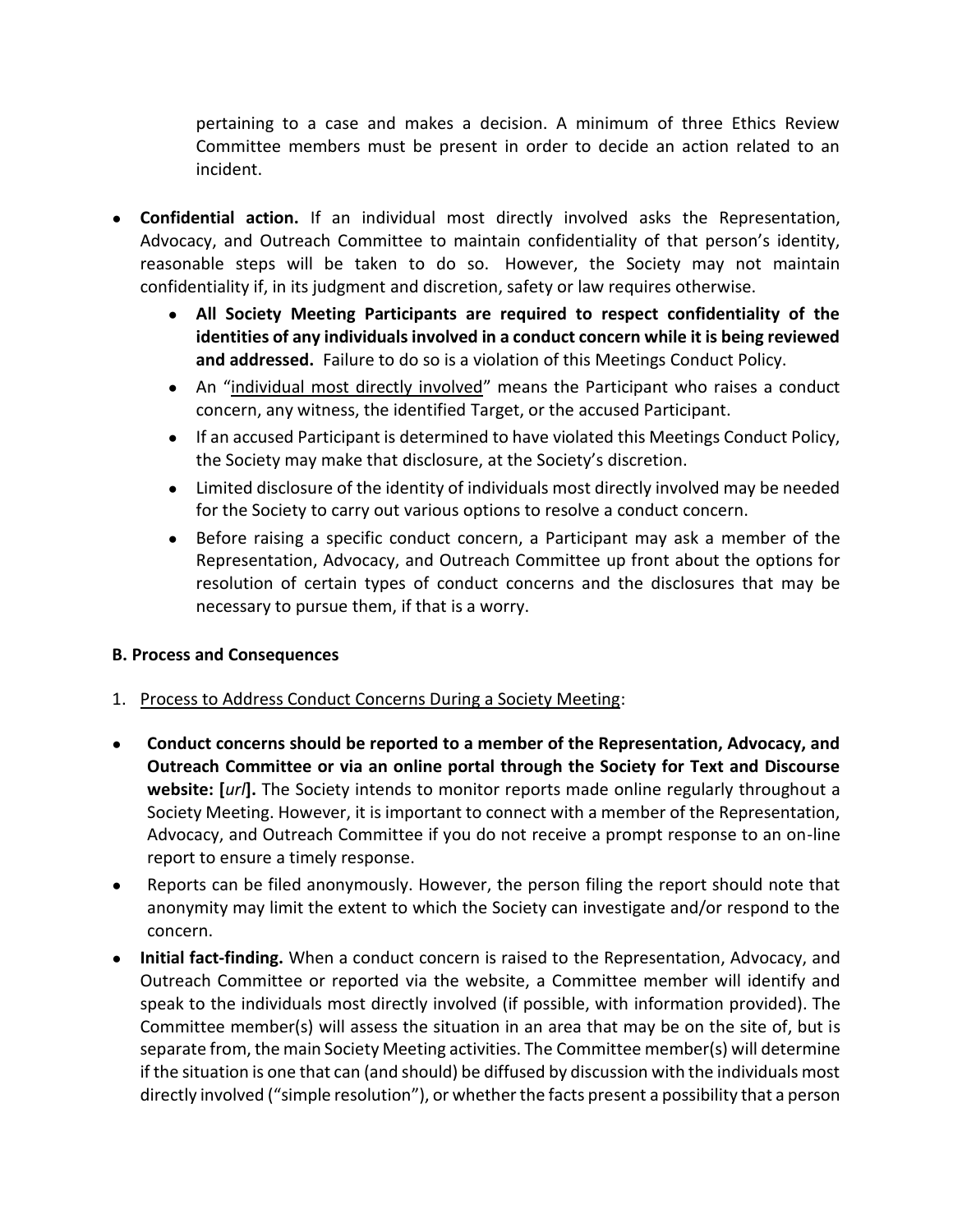might need to leave the Society Meeting and/or be subject to other consequences, or that police involvement may be required at the time.

- **Representation, Advocacy, and Outreach Committee members are fact-finders** and do not decide whether violations have occurred or what consequences should be imposed, beyond simple resolutions.
- **A simple resolution is appropriate when it is apparent that**: misunderstandings occurred and are corrected or lessons have been learned by those in need of learning; there is an authentic commitment to avoid a repetition of the cause of the conduct concern; and (considering all of this and the nature of the conduct concern) a sense of safety and inclusion has been restored without the need for further action.
- **Additional fact-finding.** If further fact-finding during the Society Meeting is necessary to determine the facts and/or whether a simple resolution is appropriate, the Representation, Advocacy, and Outreach Committee will conduct further discussions with individuals who may have information.
- **Documenting fact-finding.** The Representation, Advocacy, and Outreach Committee will document the conduct concern; the date(s) and approximate time(s) when the conduct concern arose and was reported (and who reported it, with a notation of whether confidentiality has been requested); the relevant facts found (with sources and contact information); and any actions taken by the Representation, Advocacy, and Outreach Committee (including arriving at a simple resolution and why that is appropriate). Documentation may be in the form of notes, recognizing the time constraints of a Society Meeting.
- **Notice to the Ethics Review Committee for decision-making.** The Representation, Advocacy, and Outreach Committee will provide their documented fact-finding to the Ethics Review Committee, amplifying orally as needed due to Meeting time constraints. (Supplementary notes will be provided to reflect amplification as soon as it is feasible to do so.) This notice will include whether the Representation, Advocacy, and Outreach Committee believes there are consequential gaps in facts that they are unable to fill during the Meeting Period, and that may require fact-finding to extend beyond the Meeting Period.
	- **Decisions will be made as follows:**
		- **At least three members of the Ethics Review Committee must meet to decide an action.**
		- **During the Meeting Period, the Ethics Review Committee may or may not determine that it can decide whether a violation of this Meetings Conduct Policy occurred** (given the Society Meeting venue, the complexity and level of activity at the Meeting, and the staffing and available time)**.**
		- **Except for providing facts found, the Representation, Advocacy, and Outreach Committee's fact-finding process will be separate from the Ethics Review Committee's decision-making process.**
	- **Notice of a decision.** If a decision is made during the Meeting Period, the Ethics Review Committee will notify the accused Participant and the identified Target of the decision. A determination of a violation must be based on fact-finding conducted by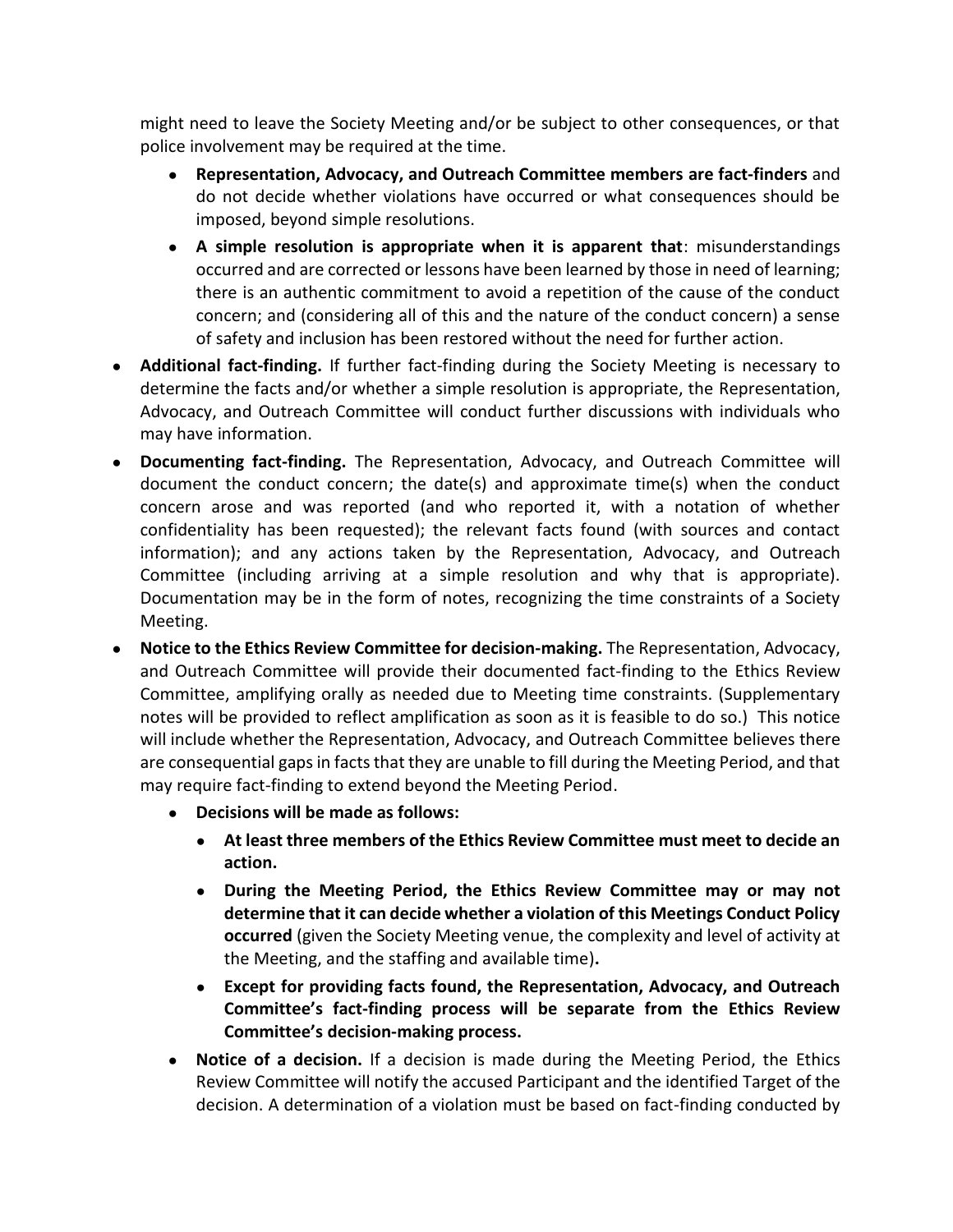the Representation, Advocacy, and Outreach Committee during the Meeting Period; but may only be made if the Representation, Advocacy, and Outreach Committee or Ethics Review Committee has given (at least) the accused Participant and the identified Target an opportunity to provide relevant facts. *See* Part B.3 below regarding appeals of a decision, which will be referenced in the notice.

- **The Ethics Review Committee will make a record of all conduct concerns reported during the Meeting Period of a Society Meeting and how they were handled (with copies of relevant documents).**
	- This record will enable follow-up if needed, and allow the Society to track the types and numbers of conduct concerns that arise and ways in which conduct concerns are handled. The Society will report-out the number of cases handled in a year at the annual Business Meeting.
	- The Ethics Review Committee may choose to complete their investigation after the Meeting Period, when more fact-finding and/or a determination of any further action/consequences may be needed to address the conduct concern. The Target and accused Participant will be informed if any further action is being taken by the Society.
- 2. Consequences that may be imposed by the Ethics Review Committee for violations of this Conduct Policy are as follows:
	- **Restorative or other community-building action or remedy.** A restorative resolution is pursued if the Ethics Review Committee determines in its discretion that it is in the best interests of the Society's mission under the circumstances, and the individuals most directly involved consent. A restorative or community building resolution to a concern is preferred when feasible.
	- **Requirement to leave the Society Meeting and notice to home institution.** The accused Participant may be compelled to leave a Society Meeting at the Participant's own cost. The Ethics Review Committee will make the determination, in that Committee's discretion, to serve the best interests of the Society's membership and mission as reflected in this Meetings Conduct Policy. The Committee also may notify the Participant's home (employing) institution of a violation of this Policy if, in the Committee's discretion, the nature of the violation causes concern about safety or disruption in other settings (beyond the Society Meeting)**.** When giving any notice to Participant's home institution, the Society will copy the Participant.
		- In any notice to a Participant's home institution of an **allegation**, the following will be stated:
			- *"The Society for Text and Discourse received an allegation that [Participant's name] violated the Society's Meeting Conduct Policy and required [Participant's name] to leave the meeting to avoid disruption, but no determination (one way or the other) has been made about the allegation. In determining that a Participant must leave a Society Meeting or that the Participant's home institution should be notified*